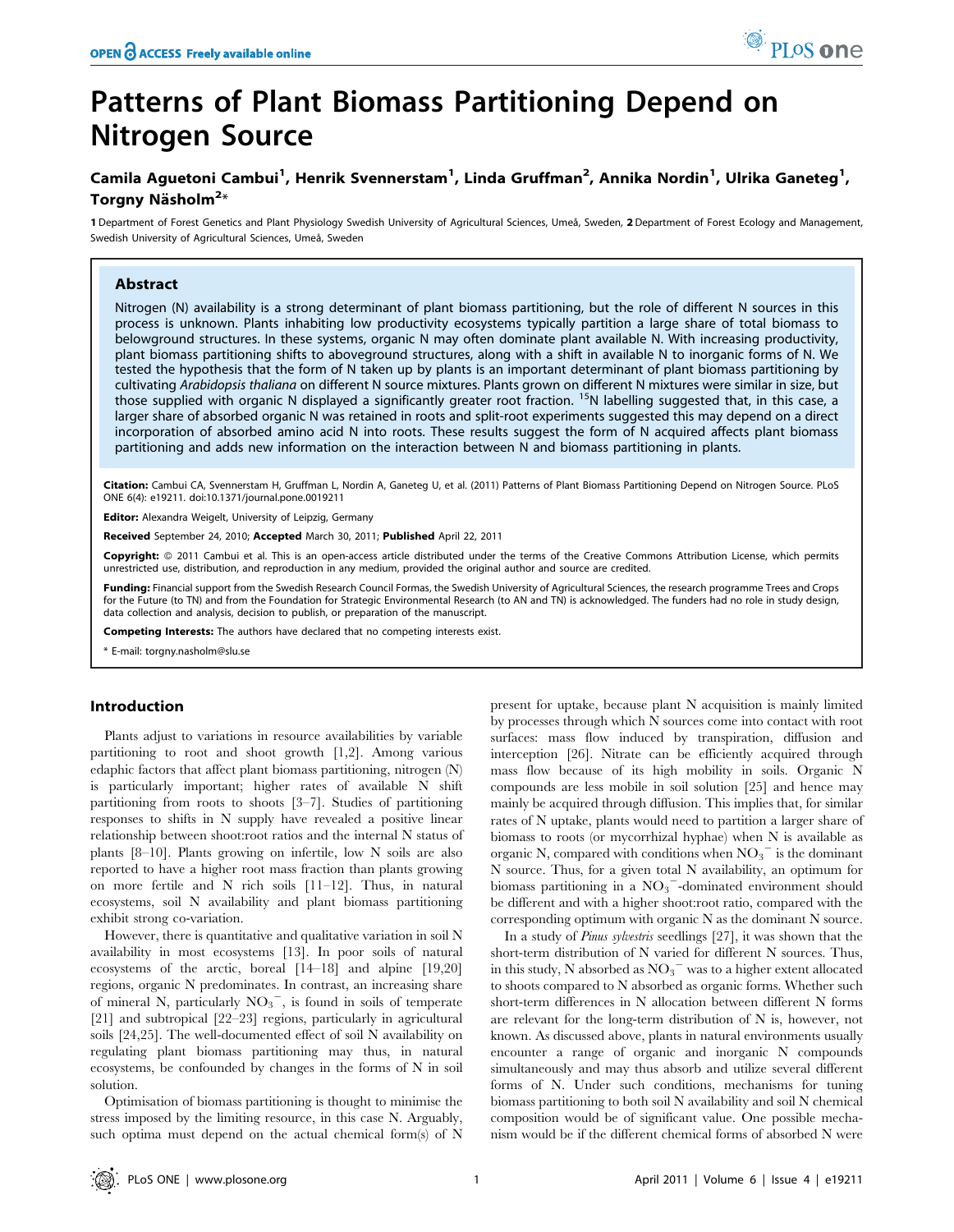distributed within the plant in line with the optimal partitioning of biomass for that particular form of N. Thus, N absorbed as  $\overline{{\rm NO}_3}^$ would be partitioned to a larger extent to shoots while N absorbed in organic forms to a larger extent to roots and this would offer a mechanism through which plants could optimise biomass partitioning according to the chemical composition of soil N.

We hypothesised that the chemical forms of N that plants take up would affect biomass partitioning between shoots and roots. Furthermore, we hypothesised that the internal distribution of absorbed N would depend on which form of N is absorbed. So, for example, absorbed organic N would be retained in roots to a greater extent than absorbed inorganic N. We used a sterile growth system with agar as a root medium and cultivated Arabidopsis thaliana with mixtures of different N sources, in order to study how N forms affected plant biomass partitioning. We traced the origin of total plant N, as well as the origin of root and shoot N, from individual N sources using 15N-labelling. We also investigated the movement of different N sources between plant parts.

## Materials and Methods

## Experiment 1. Growth and biomass partitioning on different N source mixtures

Wild type (ecotype Col-0) Arabidopsis thaliana (Arabidopsis) were grown on sterile agar plates containing the equivalent of N-free half-strength Murashige and Skoog (MS) medium [28], with 0.65% w/v agar (plant agar, Duchefa Biochemie), 0.5% w/v sucrose and the pH set to 5.8 with MES buffer. Nitrogen was administered as one of the following N source mixtures: (1) 6 mM  $NO_3$ ; (2) 3 mM NH<sub>4</sub>NO<sub>3</sub>; (3) 1 mM glutamine+4 mM NO<sub>3</sub><sup>-</sup>; (4)  $1.5 \text{ mM}$  glutamine+3 mM  $\text{NO}_3$ <sup>-</sup> and (5) 2 mM glutamine+2 mM  $\overline{NO_3}^-$ . Thus, all treatments included 6 mM N and mixtures of glutamine and  $NO_3$ - were in the ratios 1:2; 1:1 and 2:1. Sterile filtered glutamine was added to the agar mixture after autoclaving, to ensure that it was intact in the medium. Plates were filled with 40 ml of agar and five seeds were sown onto each plate. Agar plates were incubated in a cold room for two days to synchronize germination and then transferred to a growth cabinet with a 16/8 h light/dark (200 µmoles photons  $m^{-2}$  s<sup>-1</sup>) and 23/  $18^{\circ}$ C (day/night) regime. Plant shoots were not in contact with the agar surface, so all N in plants was derived from root uptake. Plants were harvested after 21 days. At harvest, roots and shoots were dried at  $60^{\circ}$ C for 24 hours and weighed.

## Experiment 2. Growth, biomass partitioning and  $15$ N labelling

Arabidopsis plants were cultivated as in experiment 1 but in this experiment, N was administered either as  $3 \text{ mM } NH_4NO_3$  or as  $1.5 \text{ mM g} \text{ln} + 3 \text{ mM NO}_3$ <sup>-</sup> in the media. Thus, both mixtures had a total N concentration of 6 mM. In each growth unit, one of the N sources was 15N labelled and for each N source mixture, reciprocal labelling was performed. Thus, for the  $NH<sub>4</sub>NO<sub>3</sub>$ mixture, five plates were labelled with 1.0 atom  $% ^{15}NH_4^+$  and five with 1.0 atom %  $^{15}$ NO<sub>3</sub><sup>-</sup>. Similarly, for the glutamine+NO<sub>3</sub><sup>-</sup> mixture, five plates were labelled with 1.0 atom  $% \alpha$ -<sup>15</sup>Nglutamine and five with 1.0 atom  $\%$   $^{15}NO_3$ . Plants were harvested after 21 days. Roots were rinsed and cleaned thoroughly three times in 0.5 mM  $CaCl<sub>2</sub>$  to remove <sup>15</sup>N labelled compounds from surfaces. Roots and shoots were dried at  $60^{\circ}$ C for 24 hours, weighed and homogenised. Finally, samples were analysed using a Europa Scientific Isotope Ratio Mass Spectrometer to determine total N and  $15N$  contents. For each labelled N source, five replicate plates were used  $(n = 5)$ .

In a separate experiment, Arabidopsis plants were grown as described above, but with N supplied as  $3 \text{ mM NO}_3$  +30  $\mu$ M  $U^{15}N_4$ ,  $U^{13}C_6$ -L-Arg (>98% <sup>15</sup>N; corresponding to 120 µM L-Arg-N). The <sup>15</sup>N-labelling enabled analysis of the distribution of absorbed arginine-N. 13C labelling was included to allow analysis of distribution of absorbed arginine-C but this part of the study was later discontinued since it was realized that the risk for refixation of respired arginine-13C through photosynthesis would lead to non-conclusive results. Harvests and analysis of total N and <sup>15</sup>N content of shoots and roots were performed as described above. Five plants were grown on each plate and four plates were harvested  $(n = 4)$  for each measurement.

#### Experiment 3. Split root experiment

Arabidopsis thaliana (ecotype Col-0) seeds were surface-sterilized, exposed to  $4^{\circ}$ C during 48 h (to synchronise germination) and cultivated for 11–14 days on vertical plates containing halfstrength N-free Murashige and Skoog (MS) medium [28], with  $3 \text{ mM KNO}_3$ ,  $0.5\%$  w/v sucrose,  $1\%$  w/v agar (plant agar, Duchefa Biochemie), buffered to pH 5.8 with 7.7 mM MES. Plants were grown in climate chamber under short-day conditions (light/dark period of 8/16 hours), temperature regime of  $22/18$ <sup>o</sup>C degrees and light intensity of 200 µmoles photons  $m^{-2}$  s<sup>-1</sup> in order to avoid early flowering. Flowering causes internal re-distribution of N, which would complicate any assessment of the internal N fluxes absorbed as different sources. After 2 weeks of growth, the primary roots of plants were removed to stimulate lateral root development and, one week afterwards, when the new roots were approximately 2–4 cm long, the plants were transferred to a split-root experiment system. This system consisted of Petri dishes with two separate root-growth compartments.

Two trials were conducted with this setup. In the first, both cells of the plate contained the equivalent of N-free half strength MS medium and N was administered as a mixture of 3 mM  $NO_3$ <sup>-</sup> +1.5 mM glutamine. In one of the halves, one of the N sources (either  $\overline{NO_3}^-$  or glutamine) was <sup>15</sup>N labelled at a rate of 1.0 atom  $%$  excess. Transferred plants ( $n = 6$  for plants grown on mixtures where the glutamine was labelled and  $n = 7$  for plants grown on mixtures where the  $NO_3$ <sup>-</sup> was labelled) were placed on the mid rib and their root systems divided into two similar fractions that were positioned on either side of the rib. After two weeks of growth in this system, plants were harvested and shoot and roots from the two compartments were separated.

In the second trial, the two compartments were filled with halfstrength N-free MS medium and N was supplied as 3 mM  $\mathrm{NO_3}^$ on one of the root compartments while on the other half, N was supplied as 1.5 mM glutamine. Potassium was compensated in the glutamine treatment with the equivalent addition of KCl. For each plate, one of the N sources was labelled with 1 atom  $\%$ <sup>15</sup>N excess (five plates containing  $1\%$   $15\text{NO}_3$ <sup>-</sup> and five plates with 1 atom  $\%$ excess 15N-glutamine). Plants were grown for 14 days before harvest.

At harvest, all samples were washed 3 times with 0.5 mM CaCl<sub>2</sub> to remove N compounds adhering to root surfaces, dried at  $60^{\circ}$ C and homogenized for determination of total N and  $^{15}N$  content. Analyses were conducted using a Europa Scientific Isotope Ratio Mass Spectrometer.

#### **Statistics**

Significant differences between N treatments and between plant parts were tested using ANOVA followed by Tukey's post hoc test.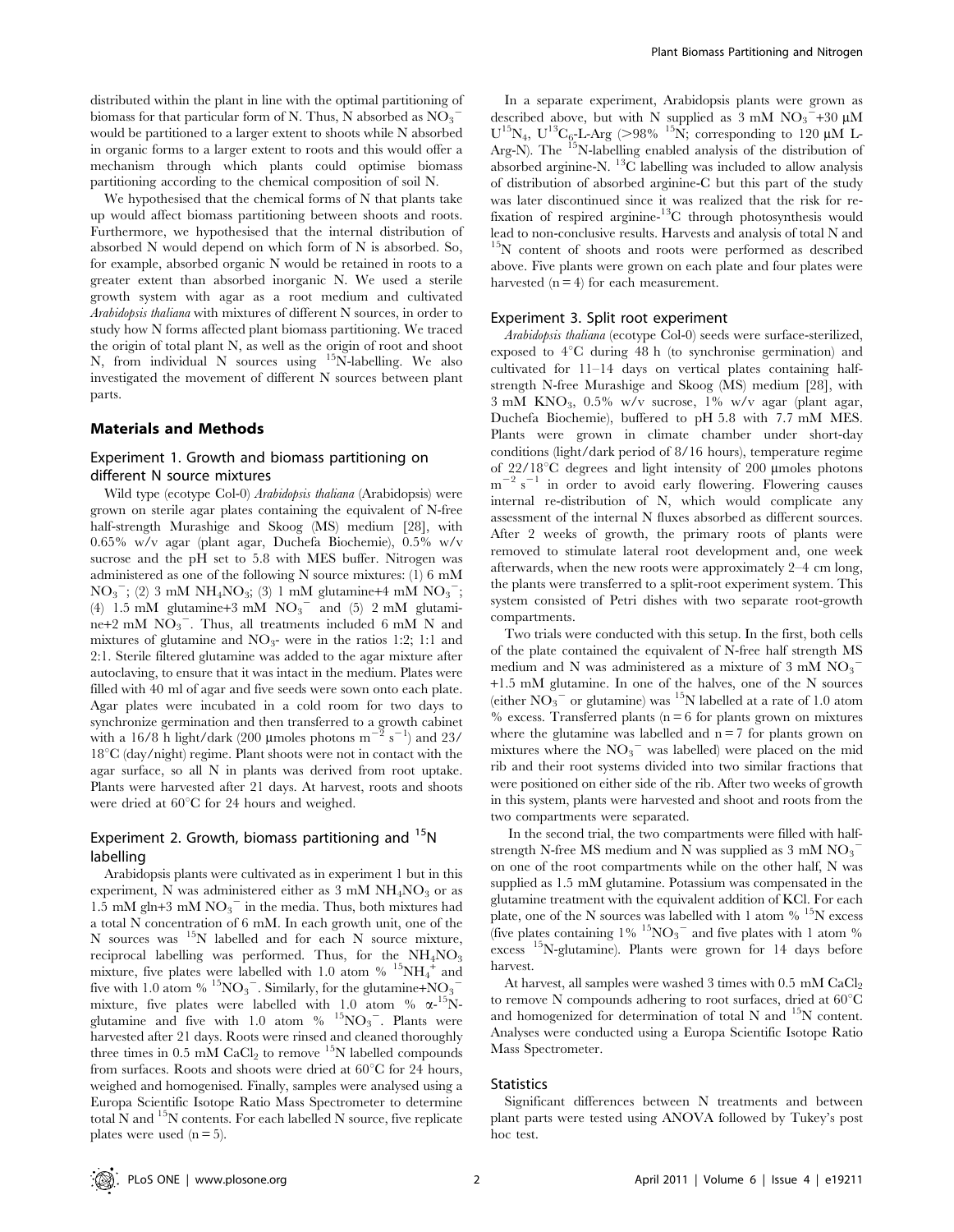## Results

In the first experiment, we tested how various mixtures of glutamine and  $\overline{{\rm NO}_3}^-$  affected growth and biomass partitioning in Arabidopsis, as compared with pure  $NO_3$ <sup>-</sup> and  $NH_4NO_3$ . The rationale behind this experiment was to test whether an increasing fraction of organic N in the growth media would correspond to an increased fraction of plant biomass partitioned to roots. Plants grown on  $NO_3$ <sup>-</sup> were significantly smaller than the other N treatments. A significant effect of N source on the root mass fraction was found; the root fractions of plants grown on any of the glutamine mixtures were in all cases significantly higher than those of plants grown on  $NH_4NO_3$  or  $NO_3^-$  (Fig. 1). The root mass fraction did, however, not display a significant increase with an increasing share of glutamine in the growth media.

In the second experiment, we used <sup>15</sup>N-labelled N sources to assess plant uptake and internal distribution of individual N compounds in the mixtures. This enabled us to test if an effect of a specific N source on biomass partitioning was paralleled by a specific pattern of distribution of N from that source within the plant.

Plants supplied with mixtures of glutamine and  $\text{NO}_3^{\text{--}}(^{15}\text{Ngln}$ - $NO<sub>3</sub>$  and gln-<sup>15</sup>NO<sub>3</sub>) had higher biomass, root biomass and a higher root mass fraction than plants supplied with  $NH<sub>4</sub>NO<sub>3</sub>$ (Table 1). No statistical difference in N concentration of plants from the different treatments was found. The abundance of  $^{15}N$  in plant parts was clearly different for plants grown on glutamine and  $\overline{NO_3}$ <sup>-</sup> mixtures, but this difference was smaller for plants grown



Figure 1. Biomass (a) and fraction of biomass in roots (b) of Arabidopsis thaliana grown on either  $\mathsf{NO_3}^-$  or on  $\mathsf{NH_4NO_3}$  or on different combinations of glutamine and  $NO_3^-$ . All media had a total N concentration of 6 mM. Plants were grown on sterile agar plates for 21 days. Bars represent average values  $\pm$  SE, n = 8. Different lowercase letters indicate differences at  $p \le 0.05$  between N treatments. doi:10.1371/journal.pone.0019211.g001

on NH<sub>4</sub>NO<sub>3</sub> (Table 2).  $\delta^{15}$ N of shoots of plants supplied <sup>15</sup>Ngln- $NO<sub>3</sub>$  was lower than any of the other three treatments (gln-<sup>15</sup>NO<sub>3</sub>,  $^{15}NH_4NO_3$  and  $NH_4^{15}NO_3$ ). These differences suggested that root N was derived more from uptake of glutamine than from  $NO_3$ , while the opposite was true for shoot N. Values of  $^{15}N$  abundances were therefore used to calculate fractions of plant, root and shoot N that were derived from each individual N source (Fig. 2). Arabidopsis plants grown on  $NH<sub>4</sub>NO<sub>3</sub>$  had 50% N content derived from  $NH_4^+$  and 46% derived from  $NO_3^-$ . Thus, 96% of N in the biomass was accounted for by uptake of the two N sources in these plants. For root N, 55% was derived from  $\mathrm{NH}_4^+$  and 39% from  $\overline{\text{NO}_3}^-$ . For shoot N, 49% was derived from  $\text{NH}_4^+$  and 47% from  $NO_3^-$ , i.e. compared with total plant N, N derived from NO3 <sup>2</sup> was slightly more abundant in shoots (Fig. 2a). The ratio between N derived from  $NH_4^+$  and that derived from  $NO_3^-$  was thus 1.4, 1.0 and 1.1 for, root N, shoot N and total plant N, respectively. The biomass of roots were always much smaller than that of shoots (cf. Table 1) and hence a high abundance of N derived from organic N in roots still had a limited effect on the fraction of total plant N derived from organic N.

The N content of Arabidopsis plants grown on mixtures of NO3 <sup>2</sup> and glutamine also reflected the different N sources. N derived from glutamine accounted for 52% and N derived from NO3 <sup>2</sup> accounted for 43% of plant N. Thus, in these plants, 95% of total plant N was accounted for by uptake of the two N sources. Nitrogen not accounted for in these measurements would to some extent result from the N contained in seeds but could also result from a somewhat lower <sup>15</sup>N abundance of tracers compared to those given by the manufacturer. Small variations in the  $15N$ abundance of the non-labelled compounds could also be part of the explanation of the N not accounted for in the  $15N$  massbalance calculations. Significantly more root N was derived from glutamine (76%) and significantly less from  $NO_3$ <sup>-</sup> (24%), compared with total plant N. Shoot N was derived equally much from glutamine  $(47%)$  and from  $\overline{NO_3}^ (47%)$ , but compared with total plant N, N derived from glutamine was less represented in shoots (Fig. 2b). The ratio between N derived from glutamine and N derived from  $NO_3$ <sup>-</sup> was thus 3.1, 1.0 and 1.2 for root N, shoot N and total plant N, respectively.

We then asked if the observed preferential distribution of N derived from uptake of glutamine was specific for this particular N source or if N derived from other amino acids would show similar patterns of distribution between shoot and roots. Thus, in an additional experiment, we grew plants as described above but with N supplied as  $3 \text{ mM } NO_3^- + 30 \text{ }\mu\text{M}$  of labelled L-arginine. This mixture enabled tracing of absorbed arginine-N but avoided the problem of growth inhibition of L-arginine that occurs at higher rates [29]. 15N-values of roots and shoots from plants grown on the 3 mM  $NO_3$ <sup>-+30</sup> µM arginine mixture were (average  $\pm$  SE)  $5.2\pm0.08$  and  $2.7\pm0.08$  atom % respectively. Thus, N derived from L-arginine uptake was more than twice as abundant in roots as in shoots, suggesting N derived from uptake of arginine displays a similar pattern of preferential allocation to roots as does glutamine.

In the third experiment, we aimed at studying the movement of absorbed glutamine-N and  $NO<sub>3</sub><sup>-</sup>-N$  between plant parts. We therefore established a split-root system and used this for two different trials. In the first trial, roots on both sides of a rib were supplied with identical mixtures of glutamine and  $\overline{{\rm NO}_3}^-$ , but one of these N sources was 15N-labelled on just one side of the rib. This experiment tested if the overrepresentation of glutamine-N in roots (Fig. 2b) was primarily a result of it being incorporated at the site of uptake or if absorbed glutamine-N was primarily allocated to growth of roots, irrespective of the site of absorption. Overrep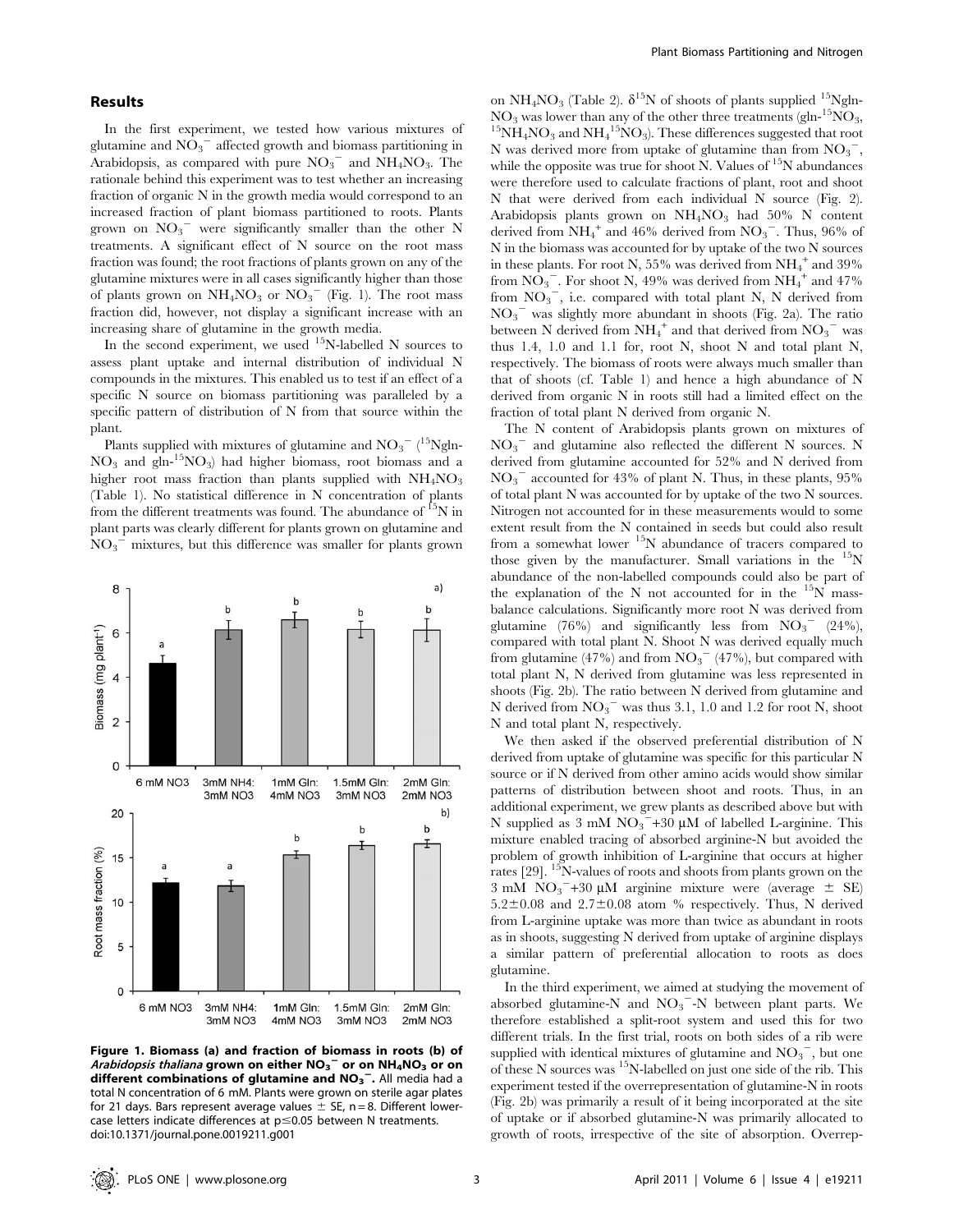**Table 1.** Biomass (mg plant<sup>-1</sup>), N concentrations (mg g<sup>-1</sup>) and root mass fraction of plants grown in sterile agar culture and with N supplied as either a mixture of 1.5 mM glutamine and 3 mM  $NO<sub>3</sub><sup>-</sup>$  or 3 mM NH<sub>4</sub>NO<sub>3</sub>.

| N-source   | <b>Root biomass</b> | <b>Root N</b> conc | <b>Shoot biomass</b> | <b>Shoot N</b> conc | <b>Total biomass</b> | <b>Root mass fraction</b> |
|------------|---------------------|--------------------|----------------------|---------------------|----------------------|---------------------------|
| $GIn-NO3$  | $1.2 \pm 0.1$ (a)   | 49 $\pm$ 2 (a)     | 5.1 $\pm$ 0.3 (a)    | 57 $\pm$ 2 (a)      | $6.3 \pm 0.3$ (a)    | $0.19 \pm 0.0$ (a)        |
| $NH_4NO_3$ | $0.8 \pm 0.05$ (b)  | $48 \pm 1$ (a)     | $4.7 \pm 0.1$ (a)    | 59 $\pm$ 1 (a)      | $5.5 \pm 0.1$ (b)    | $0.14 \pm 0.0$ (b)        |

Average values  $\pm$  SE, n = 5. Different letters indicate differences at p  $\leq$  0.05 between N treatments. doi:10.1371/journal.pone.0019211.t001

resentation is here defined as when the ratio fraction of N derived from one N source of a specific tissue : fraction of N derived from that N source of the plant  $>1$ .

The fraction of shoot-N derived from uptake of  $\mathrm{NO_3}^-$  (49%) was higher than that of labelled glutamine (38%; Fig. 3). The fraction of root N residing at the site of uptake was 57% and 21% for glutamine and  $NO_3$ <sup>-</sup> respectively while the fraction of root N imported from the opposite side of the plate was low for both N sources: only 6% and 4% (Fig. 3).

In the second split-root trial, the two root compartments contained different  $\overset{\textbf{.}}{\textbf{N}}$  sources;  $\overline{\text{NO}_3}^-$  on one side and glutamine on the other. This enabled assessment of how different N sources are allocated between the two parts of the root system and to the shoot. A clear difference was observed in the partitioning of N from  $NO_3$ <sup>-</sup> and from glutamine by the plant (Fig. 4). Thus, shoot N was to 58% and 33% derived from  $\overline{NO_3}^-$  and glutamine respectively while root N on the glutamine side was to 87% derived from glutamine and  $9\%$  from  $NO<sub>3</sub><sup>-</sup>$ . Root N on the  $NO_3$ <sup>-</sup> side was to 70% derived from  $NO_3$ <sup>-</sup> and to 25% from glutamine. Thus, N derived from glutamine was less abundant in shoots but more abundant in roots and also showed a greater tendency for translocation to parts of the root system that grew in a  $NO_3$ <sup>-</sup> medium Fig. 4).

## Discussion

Numerous studies have shown how soil N availability affects plant biomass partitioning [3–5,8–10]. These reports have, however, largely neglected any potential role of the chemical species of available N in the soil but see [6]. We hypothesised that plant biomass partitioning is linked to the actual source(s) of N available for uptake. The rationale underpinning this hypothesis is that plants growing on soils where N is mainly present in the form of ammonium and/or organic forms should at similar rates of N

**Table 2.**  $\delta^{15}N$  of Arabidopsis roots and shoots of plants grown in sterile agar culture and with N supplied as either a mixture of 1.5 mM glutamine and 3 mM  $NO_3^-$  or 3 mM  $NH<sub>4</sub>NO<sub>3</sub>$ .

| N-treatment                             | Root $\delta$ <sup>15</sup> N | Shoot $\delta^{15}N$ |
|-----------------------------------------|-------------------------------|----------------------|
| $15$ Gln-NO <sub>3</sub>                | 1034 $\pm$ 53 (a, A)          | 639 $\pm$ 40 (a, B)  |
| $GIn-$ <sup>15</sup> NO <sub>3</sub>    | 657 $\pm$ 53 (b, A)           | 1297 $\pm$ 32 (b, B) |
| $^{15}$ NH <sub>4</sub> NO <sub>3</sub> | 1526 $\pm$ 54 (c, A)          | $1351 \pm 28$ (b, B) |
| $NH415NO3$                              | 1066 $\pm$ 56 (a, A)          | $1305 \pm 21$ (b, B) |

In these mixtures, one of the added N sources was labelled with  $^{15}N$  at a rate of 1 atom %. Average values  $\pm$  SE, n = 5. Different lower-case and capital letters indicate differences at  $p \le 0.05$  between N treatments, and between plant parts, respectively.

doi:10.1371/journal.pone.0019211.t002

availabilities, theoretically require a larger root (or mycorrhizal) surface area for N acquisition compared to when a fraction of soil N is present in the form of  $NO_3$ <sup>-</sup> simply because of the difference in mobility displayed by different N sources [24]. Our results show that inclusion of an amino acid in the growth medium resulted in higher (Table 1) total biomass accumulation and that biomass partitioning to roots in all cases was significantly enhanced (Fig. 1). This result is clearly in contradiction to the general idea that plants at similar rates of N supply should exhibit similar patterns of biomass partitioning [8]. The interdependency of internal N status, relative growth rate and biomass partitioning has been reported [9]. Thus, comparisons of biomass partitioning are only valid for plants displaying similar growth rates and internal N status. In the current study, plant N was not significantly different



Figure 2. Origin of root N, shoot N and plant N, in Arabidopsis thaliana plants grown on 3 mM  $NH_4NO_3$  (a) or a mixture of 1.5 mM glutamine+3 mM  $NO<sub>3</sub><sup>-</sup>$  (b). Fractions of N derived from individual N sources in the mixtures were calculated from N contents and rates of <sup>15</sup>N abundance in plant parts. Plants were grown on sterile agar plates for 21 days. Bars represent average values  $\pm$  SE, n = 5. Different lower-case and capital letters indicate differences at  $p \le 0.05$ between plant parts and between N sources, respectively. doi:10.1371/journal.pone.0019211.g002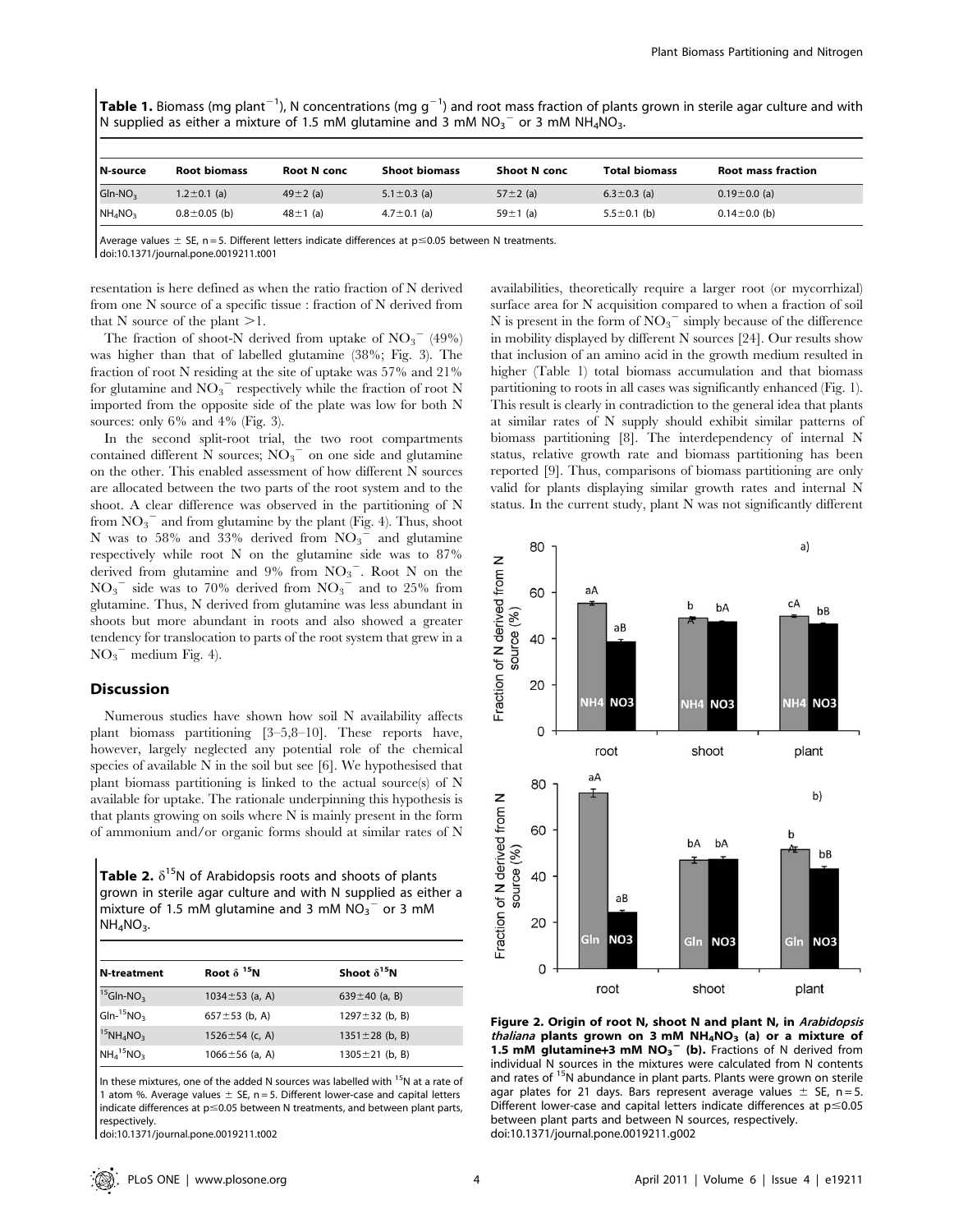

Figure 3. Split-root experiment with Arabidopsis thaliana. Plants were grown on agar plates that were divided into two identical compartments by a plastic rib. The growth medium was identical on both sides of the rib and with N supplied as a mixture of 1.5 mM glutamine+3 mM  $NO<sub>3</sub><sup>-</sup>$  but on one side, one of the N sources (either glutamine or  $NO<sub>3</sub><sup>-</sup>$ ) was <sup>15</sup>N-labelled. Bars indicate the fraction of N derived from each source and represent average  $\pm$  SE, n = 6–7. Different lower-case and capital letters indicate differences at  $p \le 0.05$  between plants parts and between N sources, respectively. doi:10.1371/journal.pone.0019211.g003

for plants grown on different N source mixtures (Table 1) and thus, we are able to compare how individual N forms affect biomass partitioning of plants. Earlier studies of the effects of different N forms on biomass partitioning have mostly compared  $NH_4^+$  and NO3 <sup>2</sup> [6] and references therein. However, root growth is often inhibited by high concentrations of  $NH_4^+$  but not of  $NO_3^-$  [6], which complicates comparison between these N sources. Some earlier studies have also investigated the effects of amino acids on biomass partitioning. In a study of Catasetum fimbriatum (Orchidaceae), glutamine was included as a N source [30] but in that study, plants supplied with glutamine grew nearly twice as fast as those with the other tested N sources (urea,  $NH_4^+$  and  $NO_3^-$ ), precluding direct



Figure 4. Split-root experiment with Arabidopsis thaliana. Plants were grown on agar plates that were divided into two identical compartments by a plastic rib. The two compartments contained either 1.5 mM glutamine or 3 mM  $NO<sub>3</sub><sup>-</sup>$  as N sources. For each plate, one of the N sources (either glutamine or  $NO_3$ <sup>--</sup>) was <sup>15</sup>N-labelled. Bars indicate the fraction of N derived from each source for the shoot and for roots growing in the  $N O_3$  compartment and the glutamine compartment. Bars represent average  $\pm$  SE, n = 5. Different lower-case and capital letters indicate differences at  $p \le 0.05$  between plant parts, and between N sources, respectively.

doi:10.1371/journal.pone.0019211.g004

comparison of how biomass partitioning was affected by N source. Comparisons of the effects of glutamine,  $NH_4^+$  and  $NO_3^-$  on biomass partitioning have also been made for Phaseolus vulgaris, but no significant differences were detected [31,32]. However, in all these studies, plants were not grown in sterile culture and thus the actual contribution of glutamine to plant N uptake was unknown. In a recent article, Paungfoo-Lonhienne et al. [33] showed that Arabidopsis and *Hakea actites* can use protein as a source of N. Interestingly, they reported that root, but not shoot growth was stimulated when protein was supplied as the sole N source to plants (cf. Fig. 1 of [33].

We also hypothesized that the distribution of absorbed N between shoots and roots would differ for different N compounds. We therefore employed a stable isotope labelling approach to trace the fate of different N sources. For plants grown on mixtures of  $NH_4^+$  and  $NO_3^-$ , a slight over-representation of N derived from NH4 <sup>+</sup> was detected in roots (Fig. 2a). However, for plants grown on mixtures of glutamine and  $\overline{NO_3}^-$ , we found a significant overrepresentation of N derived from the organic source in roots: as much as 76% of root N was derived from absorbed organic N (Fig. 2b). Thus, the increased root mass fraction of plants supplied with glutamine in the growth media was paralleled by a large share of root N derived from the uptake of glutamine. Results of tests with Arabidopsis grown on  $3 \text{ mM } NO_3^-$  and supplied with  $30~\rm \upmu M^{-15}N$  (96–98 atom %) labelled arginine showed overrepresentation of N derived from arginine in roots (5.2 and 2.7 atom % excess for roots and shoots, respectively). This supports the hypothesis that N derived from uptake of organic sources may be over-represented in roots.

The primary site of assimilation differs for  $NO_3$ <sup>-</sup> and glutamine, so that a significant share of absorbed  $NO_3$ <sup>-</sup> may be directly transported to the shoot [31], while absorbed amino acids may be preferentially metabolised in roots [27]. An overrepresentation of N derived from glutamine in roots may, therefore, simply reflect the difference in the site of assimilation. However, several studies have reported that absorbed N may cycle between the roots and shoots through xylem and phloem transport [34,35]. Such N cycling is probably an important trait in plant plasticity and may, for example, enable roots to grow through patches of soil with low N availabilities [2,36] and enable N partitioning to be controlled by developmental cues [37,38]. Nevertheless, our results (Fig. 2–4) suggest a significant fraction of absorbed amino acid N resides, and is incorporated, at the site of primary assimilation. This would lead to the observed overrepresentation of N derived from glutamine in roots and the concomitant overrepresentation of  $NO_3$ <sup>-</sup>-N in shoots. Overrepresentation of N derived from glutamine in roots may also be related to the energetic differences between the two N sources (NO<sub>3</sub><sup>-</sup> and glutamine). If root growth was limited by carbohydrate supply, utilisation of glutamine as a N source for the growing root would lead to appreciable energy savings [32,37,39]. However, Zerihun et al. [32] suggested that the importance of differences in energy requirements for utilisation of various N forms was negligible, in comparison with the costs of protein turnover. Nevertheless, this does not preclude energy savings for specific cell types or tissues, e.g. in root meristems. This is supported by studies that show a strong effect of sucrose added to growth media on root elongation rates, in particular for plants growing under low light conditions [40]. Following absorption by roots, inorganic N is assimilated into glutamine. High glutamine concentrations either resulting from high rates of synthesis or from uptake from the root medium are known to stimulate expression of the enzyme PEPcarboxylase, possibly as a means to supply 2-oxo acids, drawn from the TCA-cycle through amino acid synthesis [41]. Thus, in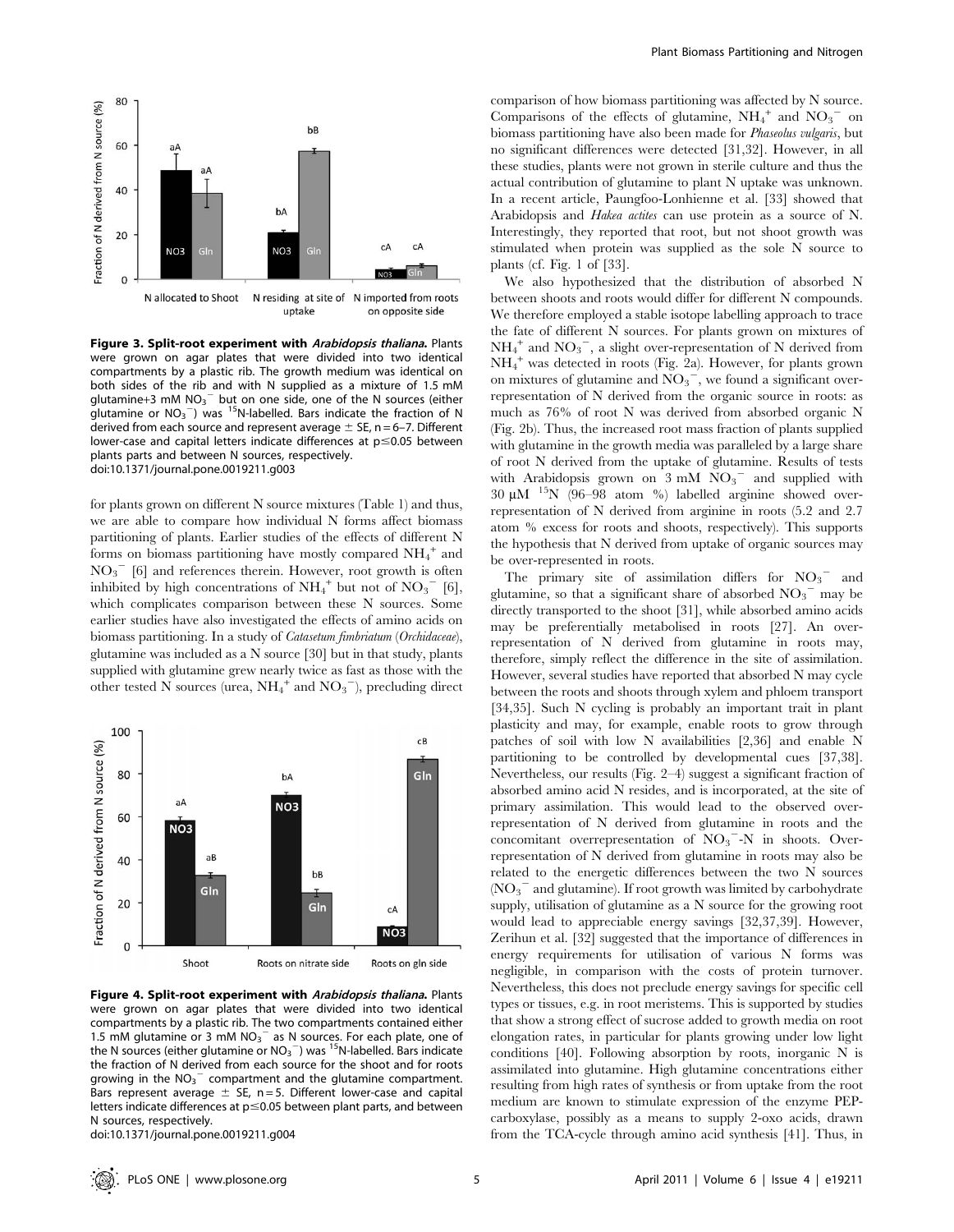our experiment, PEP-carboxylase activities may be expected to be up-regulated in response to uptake of N, irrespective of in which form this N was absorbed but the input of C via uptake of glutamine would eventually counteract the depletion of oxo-acids in root cells.

The hypotheses mentioned above relate to the association between glutamine uptake and C and N use for root growth. An alternative to this model is that absorbed glutamine-N preferentially targets the growth of roots, irrespective of site of uptake. We tested this possibility in two split-root trials, the first aiming at studying patterns of N partitioning between roots growing in identical N environments, the second assessing N partitioning between roots growing on different N sources. A relatively low rate of labelling of roots in the non-labelled compartment was found for both  $^{15}\mathrm{NO_3}^ (4\% \text{ of root N})$  and  $^{15}N$ -glutamine (6% of root N; Fig. 3) when roots were growing in identical N environments. This suggests that translocation of N from either N source from one side of the root system to the other is relatively small. The large accumulation of  $15N$  in roots growing in the  $15N$  labelled compartment (Fig. 3), compared with roots growing in the non-labelled part, suggests N absorbed by one part of the root system is, to a significant degree, also used for growth of that part of the roots irrespective of N source. However, when the two root-parts were supplied different N sources, glutamine on one side and  $NO_3$ <sup>-</sup> on the other, this pattern changed and we detected a significantly increased movement of glutamine-N over to the  $\mathrm{NO_3}^-$  side while the movement of  $^{15}\mathrm{NO_3}^$ over to the glutamine side was small. Thus, root-N on the  $NO_3^{\sim}$ side was to 25% derived from uptake of glutamine while root-N on the glutamine side was to only 9% derived from uptake of  $NO_3$ . Recalculated, a breakdown of total <sup>15</sup>N label of plants supplied <sup>15</sup>NO<sub>3</sub><sup>-</sup> showed that 84%, 15% and 1% of detected <sup>15</sup>N excess was found in shoots, roots growing on the  ${}^{15}NO_3$ <sup>-</sup> side and roots growing on the glutamine side respectively. Corresponding figures for plants supplied  $^{15}$ N-glutamine were 72%, 20% and 8%, clearly showing the smaller contribution of glutamine-N to shoot N and the larger contribution to root N. Thus, the use of the split-root system allowed us to verify N fluxes in planta and the preferences of specific organs for the N sources supplied. A clear difference was observed in the use of nitrate and glutamine by plants, as both sources were not equally distributed in the organs. Thus, these two trials corroborate that N absorbed in organic form is to a larger extent used for growth of roots than of shoots compared to N absorbed as  $\mathrm{NO_3}^-$ . They also show that translocation of N between different parts may be substantial from roots absorbing organic N to roots absorbing  $NO_3$ <sup>-</sup>.

Our data thus show that absorbed organic N is preferentially used for root growth and that partitioning of biomass to roots is enhanced in the presence of organic N in the root medium. What remains to be explained is if, and how the two are connected, i.e. if and how the preferential allocation of absorbed organic N to root growth promotes an increase in root biomass. We have speculated that organic N would entail significant savings in terms of C for roots compared to that of inorganic N [31] and that this would enable a higher rate of root growth, all other things being equal. Such a mechanism would imply that the rate of root growth is at least partially a function of local soil conditions [2] and/or that the C:N status of roots is part of a signalling network that regulates biomass partitioning in plants [7].

Nitrogen availability exerts strong control of plant biomass partitioning and this response has been interpreted as plants maximising resource capture through allocating resources to the tissue in which the limiting resource is acquired [3]. More recent

studies [42,43] and reviews [7] have explored the mechanisms by which biomass partitioning is tuned by N availability. Using mutants with impaired capacity for  $NO_3$ -reduction, Scheible et al. [44] showed that  $\overline{\mathrm{NO_3}^-}$  concentrations of leaves exerted a strong impact on biomass partitioning, as well as on carbohydrate metabolism. However, the proposed role of  $NO_3$ <sup>-</sup> as a signal for shoot:root partitioning has been challenged [43], partly on the basis that partitioning responses to shifts in N supply are similar for both  $\overline{NO_3}^-$  and  $\overline{NH_4}^+$ . Experiments in which root systems are exposed to a spatially heterogeneous supply of N using split-root set-ups or with localised supply of N [36,37,45], show that root growth is stimulated in areas of high N. Zhang & Forde [46] described how localised supply of  $\overline{NO_3}^-$  stimulated initiation and growth of lateral roots. Thus, root growth is dependent on internal N status of plants but is also, to some degree, directly affected by the spatial distribution of soil N.

Different N forms exhibit highly variable diffusion coefficients  $(D_e)$ . Owen & Jones [24] estimated  $D_e$  for some different N forms in agricultural soils; values for  $\mathrm{NO_3}^-$ ,  $\mathrm{NH_4}^+$  and glycine were 0.3,  $0.02$  and  $0.08$  cm<sup>2</sup> d<sup>-1</sup>, respectively. If N movement toward root surfaces is mainly through diffusion, these differences imply that plants need a smaller root surface area to acquire the same N uptake with  $NO_3$ <sup>-</sup> as a source compared with  $NH_4$ <sup>+</sup> and/or organic N [47]. Movement of N towards root surfaces may also occur via mass flow induced by transpiration. This mechanism would be especially important for  $NO<sub>3</sub><sup>-</sup>$  acquisition [48,49], but less for less mobile ions, such as phosphate [50]. Thus, optimisation of the acquisition of mobile ions such as  $NO_3$ <sup>-</sup> could be functionally linked to preferential partitioning of biomass growth to above-ground tissues, while the opposite holds true for less mobile ions, including organic N compounds. There are also other potential links between  $\text{NO}_3$ <sup>-</sup> utilisation and shoot growth: reduction of  $NO_3$ <sup>-</sup> in the shoot is functionally linked to photosynthesis and may hence be assimilated and used for growth in above-ground tissues.

Under natural conditions, soil solution N concentrations co-vary with the chemical composition of soluble N. Hence; low N availabilities usually correspond to a large share of organic N in the soil solution while at increasing soil solution N concentrations, increasing shares of inorganic N and in particular  $NO_3$ <sup>-</sup> are found. Earlier studies have shown that plants are capable of competing with microbes for organic N substrates also under field conditions. Although the extent to which organic N is a significant N source for plants is still a matter of controversy, it is clear that plants do access such N forms in the field when available. A potential role of organic N in promoting root growth of plants under field conditions cannot, therefore, be dismissed. From the data presented in this study, we may speculate that the high values of root mass fraction of plants growing on poor soils may, to some extent result from an abundance of organic N in such soils while the gradual increase in above-ground biomass of plants inhabiting N rich soils may to some extent be promoted by higher rates of NO3 <sup>2</sup> availabilities on these sites. Unravelling the dependence of plant biomass partitioning on the abundance of organic and inorganic N sources under natural conditions will be a challenge for future studies.

## Author Contributions

Conceived and designed the experiments: TN HS CC. Performed the experiments: HS LG CC. Analyzed the data: HS TN LG CC. Wrote the paper: TN CC UG AN HS LG.